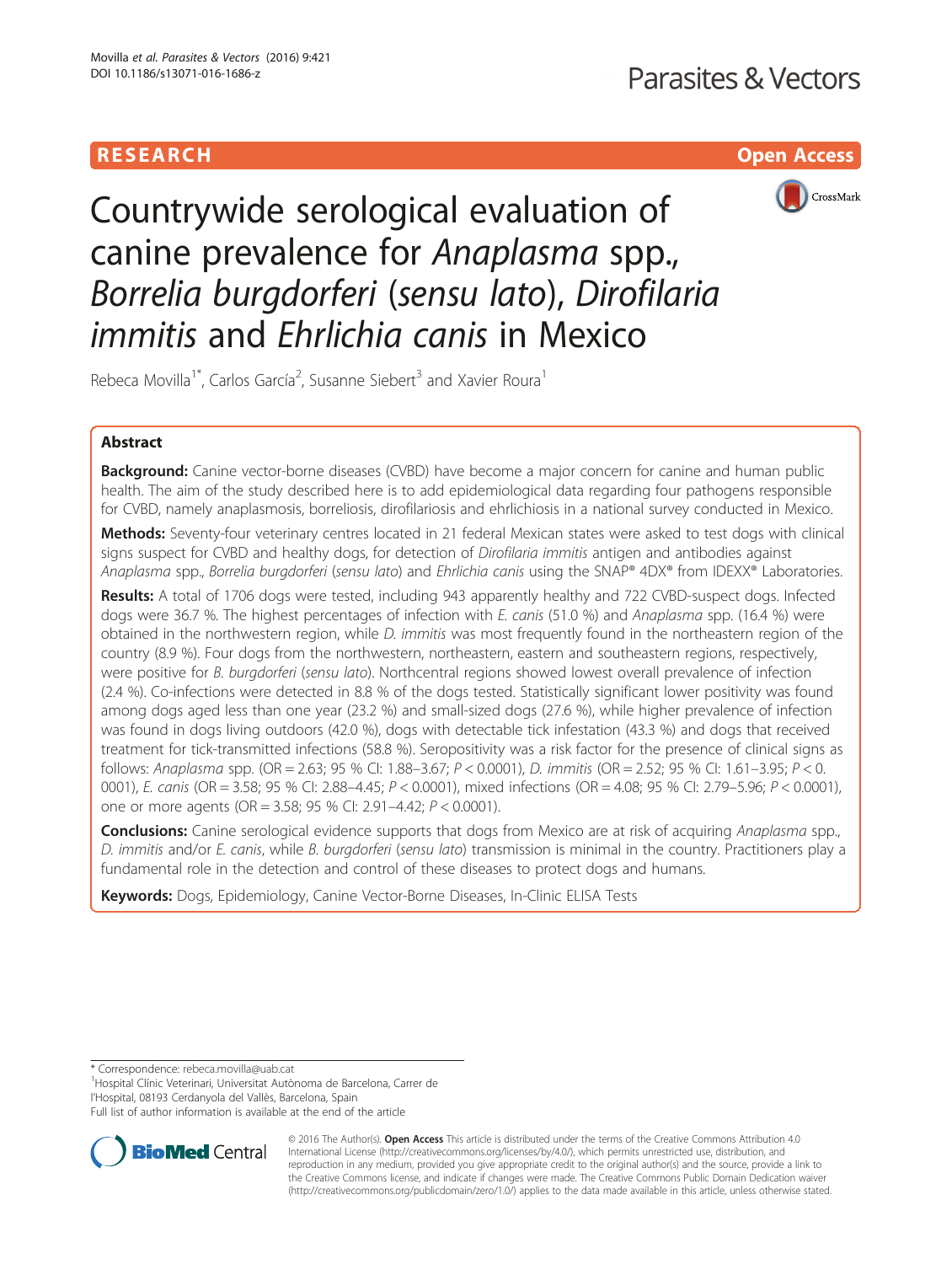# <span id="page-1-0"></span>Background

In the last decades, worldwide emergence and reemergence of many canine vector-borne diseases (CVBD) have been documented [\[1](#page-10-0)–[4](#page-10-0)]. A diverse range of pathogens transmitted by haematophagous arthropods, mainly ticks and mosquitoes, cause CVBD [\[5](#page-10-0)], which have become a major focus of interest due to their importance to canine and human public health. In addition to suffering from illness, dogs can be subclinically infected and act as reservoir hosts for arthropod-transmitted zoonotic pathogens [[6](#page-10-0)]. The increasing canine population and the close relationship with humans in both rural and urban areas add new concerns [\[7](#page-10-0)].

Anaplasmosis, borreliosis, dirofilariosis and ehrlichiosis have been recognized as some of the major CVBD with global significance [\[8](#page-10-0)].

Anaplasma phagocytophilum is a Gram-negative obligate intracellular bacterium, transmitted by ticks of the genus Ixodes. Anaplasma phagocytophilum infects granulocytes, mainly neutrophils, causing granulocytic anaplasmosis in mammalian hosts, including dogs and humans [\[9](#page-10-0)]. Anaplasma platys, transmitted by R. sanguineus (sensu lato) infects canine platelets and is responsible for the infectious canine cyclic thrombocytopenia. Pathogenicity is generally low but A. platys may play a role in co-infection with other arthropod-borne diseases [\[10\]](#page-10-0). The close molecular relationship between A. phagocytophilum and A. platys limits the serological differentiation between both agents due to cross-reactions [\[11\]](#page-10-0).

Borrelia burgdorferi (sensu lato) is the causative agent of Lyme disease or borreliosis in mammalian hosts. Ticks of the genus Ixodes are the main vectors of this spirochete [\[12](#page-10-0)]. Dogs are susceptible to infection but clinical disease generally is milder and less frequent than in humans [\[13](#page-10-0)]. Because of their frequent exposure to ticks and ready seroconversion, dogs have been proposed as sentinels for risk of Lyme disease in humans [\[14](#page-10-0)].

Cardiopulmonary dirofilariosis is a potentially fatal disease caused by infection mainly with the adult stages of the nematode Dirofilaria immitis, also known as heartworm, and mosquitoes of the genus Aedes and Culex are considered main vectors [\[15\]](#page-10-0). Human heartworm infection is incidental and typically not associated with severe clinical signs. However, human cases have been reported in areas of high canine prevalence, highlighting the importance of heartworm testing and chemoprophylaxis in dogs to reduce transmission [[16\]](#page-10-0).

The Gram-negative bacterium Ehrlichia canis is the causative agent of canine monocytic ehrlichiosis, transmitted worldwide by the brown dog tick Rhipicephalus sanguineus (sensu lato) [\[17, 18](#page-10-0)]. Diagnosis is challenging due to its different phases and multiple clinical-pathological manifestations [\[19](#page-10-0), [20](#page-10-0)].

Prevalence of CVBD is dependent on favourable climate and habitat for the microbiologic pathogens, their arthropod vectors and their mammalian reservoirs [\[2](#page-10-0)]. Mexico has a great diversity of climates determined by

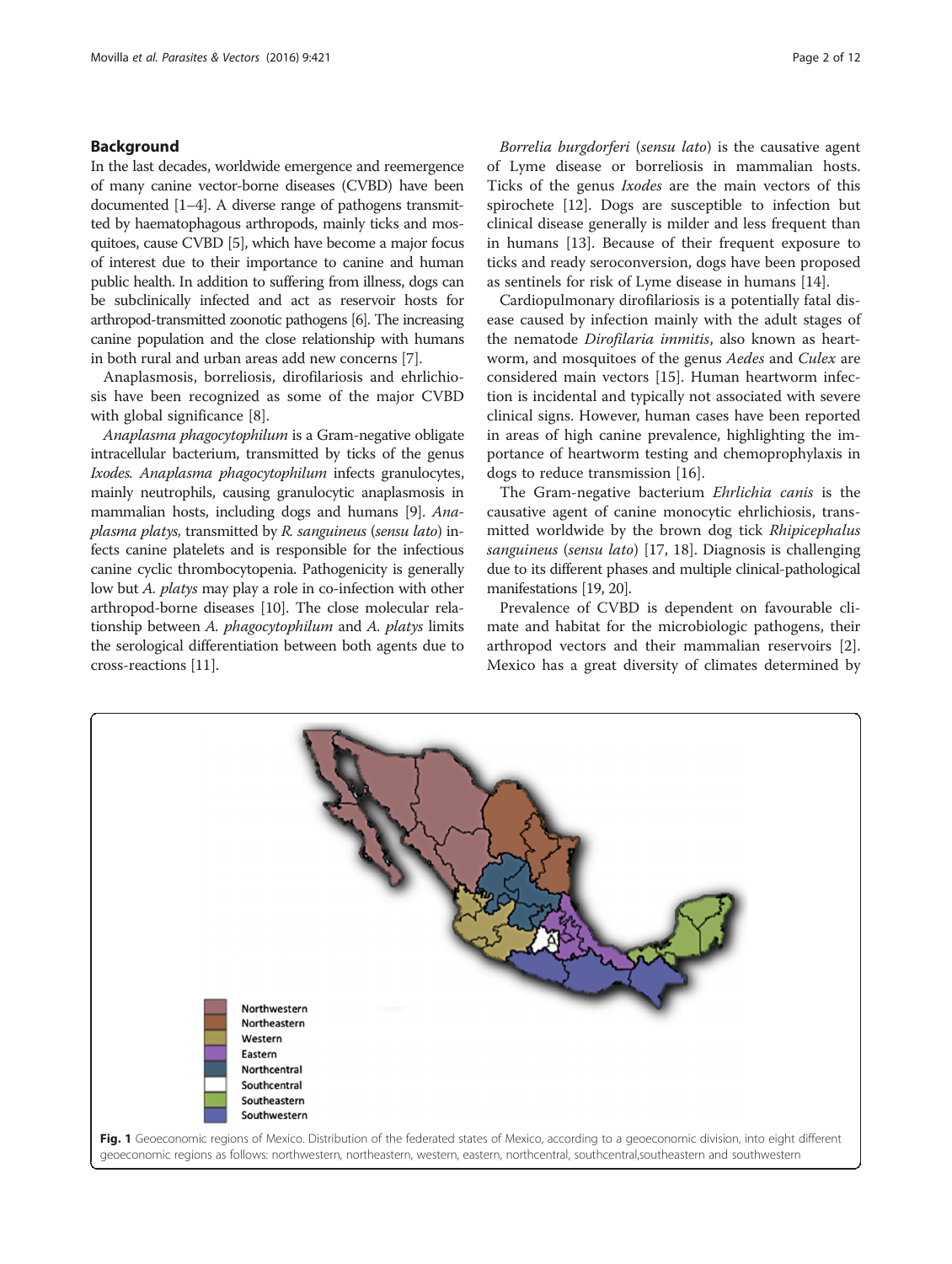<span id="page-2-0"></span>several factors such as the altitude, geographical latitude, weather conditions and the existing distribution of land and water [[21\]](#page-10-0). The existence of favourable environments for the development of CVBD across the country has already been demonstrated, but knowledge of the prevalence and distribution of CVBD in Mexico is scarce and most data rely on geographically limited studies and/or the assessment of a low number of pathogens [[22](#page-10-0)–[31](#page-10-0)].

Epidemiological tools are essential to guide the definitive etiological diagnosis of CVBD and establish adequate methods for prevention [\[32](#page-10-0)]. Studies mapping the national seroprevalence of certain CVBD agents have been recently conducted in other countries [[33](#page-10-0)–[49](#page-11-0)]. However, to the authors' knowledge, this is the first description in Mexico at the countrywide level.

This study aimed to add useful information about the national serological distribution and epidemiological associations of four important vector-borne pathogens among dogs from different Mexican states.

# **Methods**

# Source of data

Seventy-four veterinary centres located in 28 cities represented 21 out of 32 Federate Mexican states in this study. Cities were selected in locations where CVBD agents are more likely to be found. In order to geographically assess canine seroprevalence, states were grouped into eight different geoeconomic regions: northwestern (Baja California Norte, Baja California Sur, Chihuahua, Sinaloa and Sonora), northeastern (Coahuila and Nuevo Leon), western (Colima, Jalisco and Nayarit), eastern (Puebla, Veracruz and Hidalgo), northcentral (Aguascalientes, Guanajuato and Querétaro), southcentral (Morelos), southeastern (Quintana Roo and Yucatán) and southwestern (Chiapas and Guerrero) (Fig. [1\)](#page-1-0).

Each veterinary centre received at least 30 in-clinic tests. Veterinarians were asked to test dogs with clinical signs suspect for anaplasmosis, borreliosis, dirofilariosis and/or ehrlichiosis, and a similar number of apparently healthy dogs, under physical examination, from April 2011 to January 2012. Inclusion criteria for testing sick dogs was considered for the presence of one or more of the following clinical alterations: lethargy, hyperthermia, weakness, weight loss, oedema, polyuria-polydipsia, lymph node enlargement, joint inflammation, lameness, cough, dyspnoea, nasal discharge, pale mucous membranes, haemorrhagic disorders, ocular lesions or neurologic signs. The absence of consistent history and/or evidence of abnormalities compatible with CVBD were considered exclusion criteria and these dogs were included in the healthy group.

The study was carried out in accordance with the International Guiding Principles for Biomedical Research

Involving Animals, issued by the Council for the International Organizations of Medical Sciences. Dogs were entered in the study under owner consent. Veterinarians recorded additional data of the dogs using a questionnaire

Table 1 Population description

| Characteristic         |                 | Health status               |                |            |  |  |
|------------------------|-----------------|-----------------------------|----------------|------------|--|--|
|                        | Healthy<br>dogs | <b>CVBD-suspect</b><br>dogs | Not<br>known   | population |  |  |
| Gender                 |                 |                             |                |            |  |  |
| Male                   | 486             | 392                         | 23             | 901        |  |  |
| Female                 | 442             | 322                         | 17             | 781        |  |  |
| Not known              | 15              | 8                           | 1              | 24         |  |  |
| Age                    |                 |                             |                |            |  |  |
| $<$ 1 year             | 41              | 36                          | 5              | 82         |  |  |
| $\geq$ 1 year          | 874             | 667                         | 29             | 1570       |  |  |
| Not known              | 28              | 19                          | 7              | 54         |  |  |
| Median age             | 4 years         | 5 years                     | 5 years        | 5 years    |  |  |
|                        | IQR: 2-7        | IQR: 3-8                    | IQR: 3-9       | IQR: 3-8   |  |  |
| Size                   |                 |                             |                |            |  |  |
| Small<br>$(< 10$ kg)   | 383             | 234                         | 14             | 631        |  |  |
| Medium<br>$(10-25$ kg) | 103             | 121                         | 2              | 226        |  |  |
| Large<br>(> 25 kg)     | 304             | 200                         | 18             | 522        |  |  |
| Not known              | 153             | 167                         | 7              | 327        |  |  |
| Lifestyle              |                 |                             |                |            |  |  |
| Indoors                | 269             | 166                         | 12             | 447        |  |  |
| Outdoors               | 620             | 516                         | 23             | 1159       |  |  |
| Not known              | 54              | 40                          | 6              | 100        |  |  |
| Tick contact           |                 |                             |                |            |  |  |
| Yes                    | 627             | 602                         | 29             | 1258       |  |  |
| No                     | 268             | 68                          | 5              | 341        |  |  |
| Not known              | 48              | 52                          | 7              | 107        |  |  |
| TTI prevention         |                 |                             |                |            |  |  |
| Yes                    | 46              | 36                          | 3              | 85         |  |  |
| No                     | 890             | 676                         | 27             | 1593       |  |  |
| Not known              | 7               | 10                          | 11             | 28         |  |  |
| MTI prevention         |                 |                             |                |            |  |  |
| Yes                    | 43              | 42                          | 0              | 85         |  |  |
| No                     | 891             | 667                         | 27             | 1585       |  |  |
| Not known              | 9               | 13                          | 14             | 36         |  |  |
| Travel history         |                 |                             |                |            |  |  |
| Yes                    | 176             | 151                         | 4              | 331        |  |  |
| No                     | 763             | 569                         | 33             | 1365       |  |  |
| Not known              | 4               | $\overline{c}$              | $\overline{4}$ | 10         |  |  |

Abbreviations: IQR interquartile range, TTI tick-transmitted infections, MTI mosquito-transmitted infections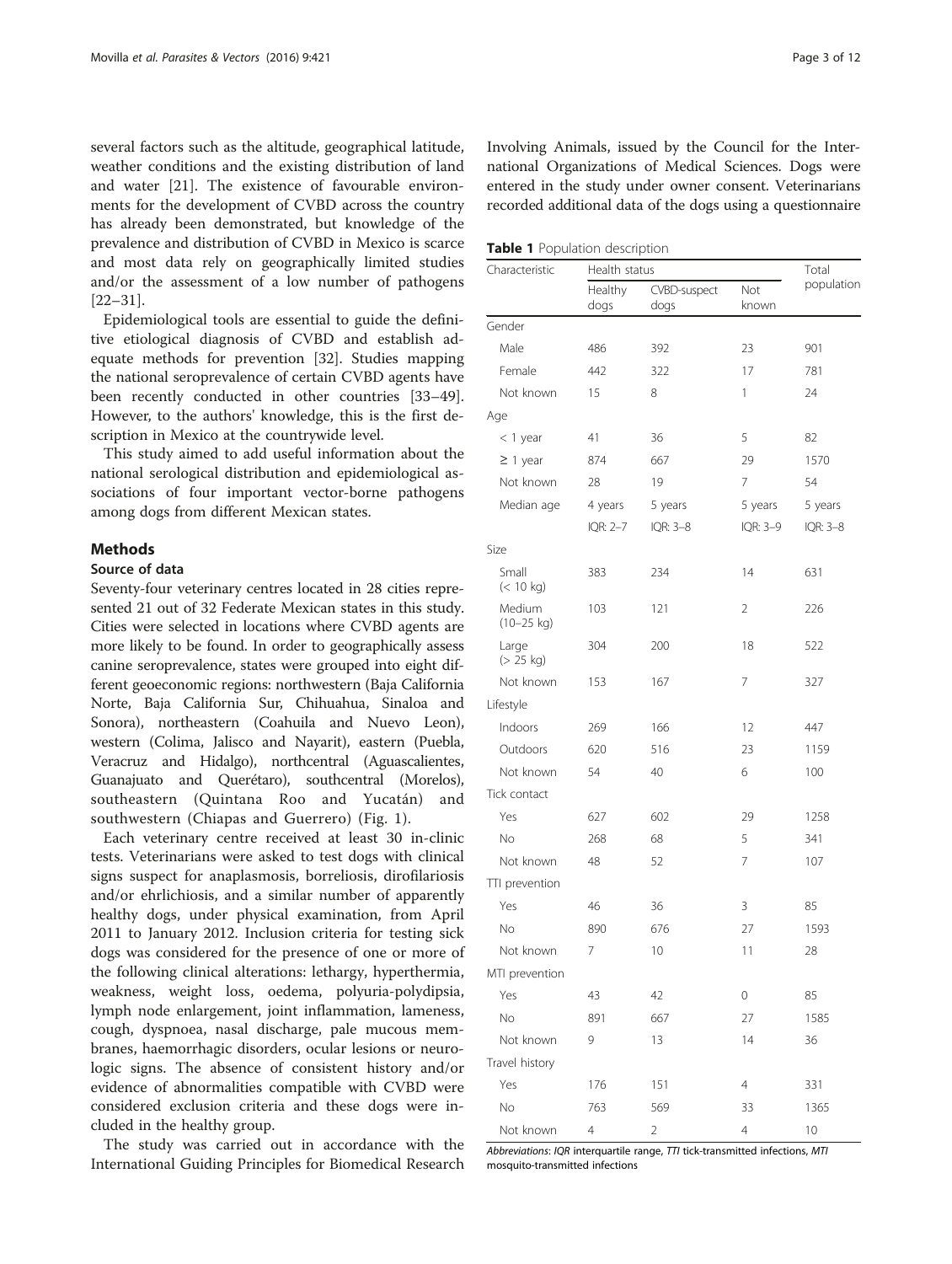that included health status, gender, age  $\left($  < 1 year or  $\geq$ 1 year), size [small  $\left($  < 10 kg), medium (10–25 kg) or large (> 25 kg)], lifestyle (outdoors or indoors), detectable tick infestation, use of treatment (mainly tetracycline, doxycycline, imidocarb and/or ivermectin) against tick and mosquito-transmitted infections as those evaluated here, and travel history to other regions or abroad.

# Serological testing

Whole blood, serum or plasma samples from dogs were tested by means of a rapid in-clinic enzyme-linked immunosorbent assay (ELISA) kit (SNAP® 4Dx® from IDEXX® Laboratories, Westbrook, Maine, USA), according to the instructions listed in the product package insert. This assay screens for simultaneous qualitative detection of a circulating carbohydrate of D. immitis antigen, from the adult female heartworms, and antibodies, immunoglobulin G and M, against immunodominant proteins of A. phagocytophylum (p44/MSP2), B. burgdorferi (sensu lato) (C6) and E. canis (p30 and p30-1). Preliminary studies indicate that A. phagocytophilum analyte in SNAP® 4Dx® cross-reacts with samples from A. platys-infected dogs (SNAP® 4Dx® kit insert, unpublished data). Reported sensitivity and specificity of the inclinic ELISA for detection of antibodies are 99.1 and 100 % for A. phagocytophilum, 98.8 and 100 % for B. burgdorferi (sensu lato) and 96.2 and 100 % for E. canis. Reported sensitivity and specificity for detection of heartworm antigen were 99.2 and 100 %, respectively [[50](#page-11-0)].

# Data analysis

Statistical analysis was performed using SPSS 20.0 software. Values for prevalence were established. Chi-square and Fisher's exact tests were used to compare proportions of positivity related to categorical dependent variables. A probability  $P$ -value < 0.05 was considered statistically significant. Logistic regression analysis was subsequently performed. Significant differences between categories were quantified calculating odds ratios (OR) and their 95 % confidence intervals (CI).

# Results

Practitioners tested a total of 1706 dogs over the study period. Information about health status was recorded for 1665 dogs: 943 apparently healthy and 722 CVBDsuspect dogs; no data were available for 41 dogs. Table [1](#page-2-0) summarizes the characteristics of the population.

Overall and regional seroprevalence of all the dogs included in the study, apparently healthy dogs and CVBDsuspect dogs are shown in Tables 2, [3](#page-4-0) and [4.](#page-5-0)

| Region       | Dogs            | Dogs                      |                  | Positivity (%) [95 % CI] |                 |                         |                              |  |
|--------------|-----------------|---------------------------|------------------|--------------------------|-----------------|-------------------------|------------------------------|--|
|              |                 | infected (%)<br>[95 % CI] | A                | <b>Bb</b>                | Di              | Ec                      | co-infected (%)<br>[95 % CI] |  |
| Northwestern | 384             | $213 (55.47)$ **          | $63 (16.4)^{**}$ | 1(0.26)                  | 25(6.51)        | 196 $(51.04)^{**}$      | 64 (16.67)**                 |  |
|              | $[50.3 - 60.2]$ | $[12.8 - 20.1]$           | $[0.0 - 0.8]$    | $[4.2 - 9.4]$            | $[46.1 - 56.0]$ | $[12.5 - 20.3]$         |                              |  |
| Northeastern | 349             | 114 (32.66)               | 23 $(6.59)^{*}$  | 1(0.29)                  | 31 $(8.88)^{*}$ | 80 (22.9)**             | 19 $(5.44)^*$                |  |
|              |                 | $[27.8 - 37.5]$           | $[4.3 - 9.2]$    | $[0.0 - 0.8]$            | $[6.0 - 12.0]$  | $[18.6 - 27.5]$         | $[3.4 - 8.0]$                |  |
| Northcentral | 164             | $4(2.44)$ **              | $1(0.61)$ **     | 0(0)                     | $0(0)^{*}$      | $4(2.43)$ <sup>**</sup> | $1(0.61)$ **                 |  |
|              |                 | $[0.6 - 4.9]$             | $[0.0 - 1.8]$    | $[0.0 - 0.0]$            | $[0.0 - 0.0]$   | $[0.6 - 4.9]$           | $[0.0 - 1.8]$                |  |
| Western      | 140             | 54 (38.57)                | 14(10)           | 0(0)                     | 3(2.14)         | 52 (37.14)              | 15 (10.71)                   |  |
|              | $[30.5 - 46.4]$ | $[5.7 - 15.0]$            | $[0.0 - 0.0]$    | $[0.0 - 5.0]$            | $[28.6 - 45.0]$ | $[5.7 - 15.7]$          |                              |  |
| Eastern      | 205             | 54 (26.34) <sup>*</sup>   | 18 (8.78)        | 1(0.49)                  | 10 (4.88)       | 37 (18.05)**            | 11(5.37)                     |  |
|              |                 | $[20.5 - 32.2]$           | $[4.9 - 12.7]$   | $[0.0 - 1.5]$            | $[2.0 - 7.8]$   | $[13.0 - 23.4]$         | $[2.4 - 8.8]$                |  |
| Southcentral | 86              | $17(19.77)^{*}$           | 4(4.65)          | 0(0)                     | 2(2.32)         | $13(15.12)^{*}$         | $2(2.32)^{*}$                |  |
|              |                 | $[11.6 - 29.1]$           | $[1.2 - 9.3]$    | $[0.0 - 0.0]$            | $[0.0 - 5.8]$   | $[8.1 - 23.3]$          | $[0.0 - 5.8]$                |  |
| Southwestern | 149             | 67 (44.97) <sup>*</sup>   | 19 (12.75)       | 0(0)                     | $2(1.34)^{*}$   | 63 $(42.3)^{*}$         | 16 (10.74)                   |  |
|              |                 | $[36.9 - 53.0]$           | $[7.4 - 18.8]$   | $[0.0 - 0.0]$            | $[0.0 - 3.4]$   | $[34.2 - 50.3]$         | $[6.0 - 16.1]$               |  |
| Southeastern | 229             | 103 (44.98) <sup>*</sup>  | 27 (11.79)       | 1(0.44)                  | 18 (7.86)       | 81 (35.37)              | 23 (10.04)                   |  |
|              |                 | $[38.4 - 51.5]$           | $[7.4 - 16.2]$   | $[0.0 - 1.3]$            | $[4.8 - 11.8]$  | $[29.3 - 41.5]$         | $[6.6 - 14.0]$               |  |
| Mexican      | 1706            | 626 (36.7)                | 169 (9.91)       | 4(0.23)                  | 91 (5.33)       | 526 (30.83)             | 151 (8.85)                   |  |
| states       | $[34.3 - 39.0]$ | $[8.6 - 11.4]$            | $[0.1 - 0.5]$    | $[4.3 - 6.4]$            | $[28.7 - 33.1]$ | $[7.5 - 10.2]$          |                              |  |

Table 2 Geographical distribution of seroprevalence to CVBD agents among all the dogs included in the study

Abbreviations: A Anaplasma spp., Bb Borrelia burgdorferi (sensu lato), Di Dirofilaria immitis, Ec Ehrlichia canis

\* Statistically significant difference (P < 0.05); \*\* Statistically significant difference (P < 0.0001) to the corresponding national average value of prevalence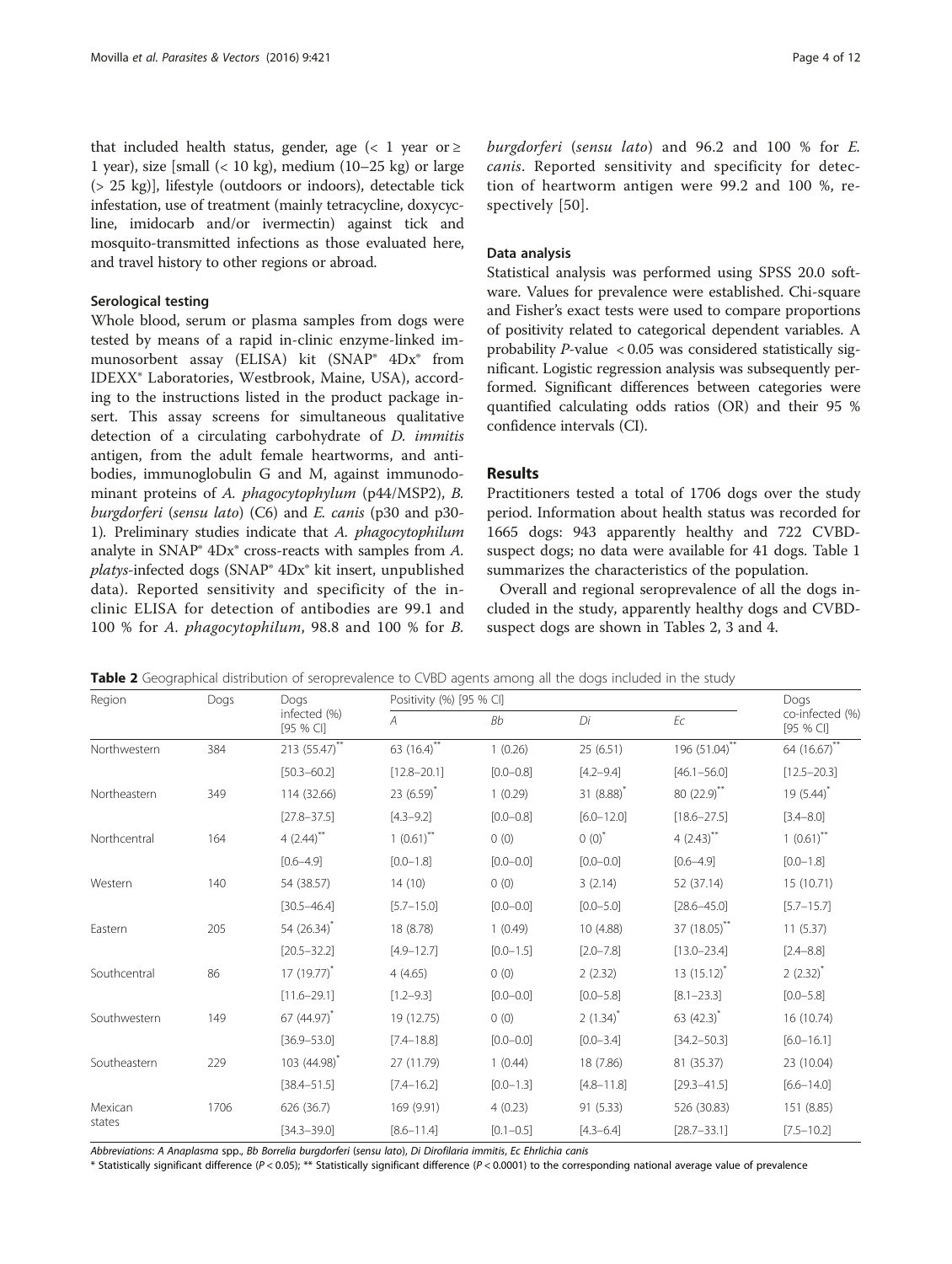<span id="page-4-0"></span>Table 3 Geographical distribution of seroprevalence to CVBD agents among apparently healthy dogs

| Apparently healthy dogs |                 |                           |                |                          |                 |                      |                   |  |
|-------------------------|-----------------|---------------------------|----------------|--------------------------|-----------------|----------------------|-------------------|--|
| Region                  | Dogs            | Dogs infected             |                | Positivity (%) [95 % CI] |                 |                      |                   |  |
|                         |                 | (%) [95 % CI]             | $\overline{A}$ | Bb                       | Di              | Ec                   | (%) [95 % CI]     |  |
| Northwestern            | 177             | 62 (35.03) <sup>**</sup>  | $22(12.43)$ ** | 0(0)                     | 10(5.65)        | 55 (31.07)**         | $21 (11.86)^{**}$ |  |
|                         | $[28.2 - 41.8]$ | $[7.9 - 17.5]$            | $[0.0 - 0.0]$  | $[2.8 - 9.0]$            | $[24.7 - 37.9]$ | $[7.3 - 16.9]$       |                   |  |
| Northeastern            | 223             | 48 (21.52)                | 6(2.69)        | 0(0)                     | $13(5.83)^{*}$  | 33 (14.79)           | 4(1.79)           |  |
|                         |                 | $[16.6 - 26.9]$           | $[0.9 - 4.9]$  | $[0.0 - 0.0]$            | $[3.1 - 9.0]$   | $[10.3 - 19.4]$      | $[0.4 - 3.6]$     |  |
| Northcentral            | 107             | $0$ $\left(0\right)^{**}$ | $0(0)^{*}$     | 0(0)                     | $0(0)^{*}$      | $0(0)$ <sup>**</sup> | $0(0)^{*}$        |  |
|                         |                 | $[0.0 - 0.0]$             | $[0.0 - 0.0]$  | $[0.0 - 0.0]$            | $[0.0 - 0.0]$   | $[0.0 - 0.0]$        | $[0.0 - 0.0]$     |  |
| Western                 | 57              | 19 (33.33)                | 4(7.02)        | 0(0)                     | 2(3.51)         | 17 (29.82)           | 4(7.02)           |  |
|                         | $[21.1 - 45.6]$ | $[1.8 - 14.0]$            | $[0.0 - 0.0]$  | $[0.0 - 8.8]$            | $[17.5 - 42.1]$ | $[1.8 - 14.0]$       |                   |  |
| Eastern                 | 131             | 26 (19.85)                | 7(5.34)        | 0(0)                     | 5(3.82)         | 17 (12.98)           | 2(1.53)           |  |
|                         | $[13.0 - 27.5]$ | $[1.5 - 9.2]$             | $[0.0 - 0.0]$  | $[0.8 - 7.6]$            | $[7.6 - 19.1]$  | $[0.0 - 3.8]$        |                   |  |
| Southcentral            | 46              | $5(10.87)^{*}$            | 2(4.35)        | 0(0)                     | 0(0)            | 4(8.69)              | 1(2.17)           |  |
|                         |                 | $[2.2 - 20.3]$            | $[0.0 - 10.9]$ | $[0.0 - 0.0]$            | $[0.0 - 0.0]$   | $[2.2 - 17.4]$       | $[0.0 - 6.5]$     |  |
| Southwestern            | 86              | 34 (39.53) <sup>*</sup>   | 5(5.81)        | 0(0)                     | 0(0)            | 32 (37.21)**         | 3(3.49)           |  |
|                         |                 | $[29.1 - 50.0]$           | $[1.2 - 11.6]$ | $[0.0 - 0.0]$            | $[0.0 - 0.0]$   | $[27.5 - 47.7]$      | $[0.0 - 8.1]$     |  |
| South-eastern           | 116             | 33 (28.45)                | 12 (10.35)     | 0(0)                     | 1(0.86)         | 24 (20.69)           | 4(3.45)           |  |
|                         | $[20.7 - 37.1]$ | $[5.2 - 16.4]$            | $[0.0 - 0.0]$  | $[0.0 - 2.6]$            | $[13.8 - 28.4]$ | $[0.9 - 6.9]$        |                   |  |
| Mexican                 | 943             | 227 (24.07)               | 58 (6.15)      | 0(0)                     | 31 (3.29)       | 182 (19.30)          | 39 (4.13)         |  |
| states                  |                 | $[21.3 - 26.8]$           | $[4.7 - 7.6]$  | $[0.0 - 0.0]$            | $[2.2 - 4.5]$   | $[16.8 - 21.8]$      | $[3.0 - 5.5]$     |  |

Abbreviations: A Anaplasma spp., Bb Borrelia burgdorferi (sensu lato), Di Dirofilaria immitis, Ec Ehrlichia canis

\* Statistically significant difference (P < 0.05); \*\* Statistically significant difference (P < 0.0001) to the corresponding national average value of prevalence

Of the 1706 dogs tested, 626 (36.7 %) were positive to one or more agents. The highest prevalence was detected in the Northwest (55.5 %), where seropositivity to E. canis (51.0 %) and Anaplasma spp. (16.4 %) was significantly higher than in the remaining regions. Dirofilaria immitis was more frequently detected in the Northeast (8.9 %). However, seropositivity to B. burgdorferi (sensu lato) was similar in the eight regions. Lowest seroprevalence was observed in the northcentral area of the country (2.4 %).

Table [5](#page-6-0) describes positive results for more than one agent in 151 of 1706 dogs  $(8.8 \%)$ , mostly between  $E$ . canis and Anaplasma spp. No dog was positive for all agents.

Seropositivity to the different CVBD agents according to the variables analysed is shown in Table [6](#page-7-0). Odds ratios (OR) and 95 % CI for binomial variables presenting significant associations are summarized in Table [7](#page-8-0). For all of the dogs examined no association was observed between gender and any CVBD agent. Overall, dogs aged 1 year-old or older presented a higher prevalence (37.0 %) than dogs aged less than 1 year (23.2 %),  $\chi^2$  = 6.450,  $df = 1$ ,  $P < 0.011$ . Positivity among small-sized dogs (27.6 %) was significantly lower than positivity for medium (43.4 %) and large breed dogs (39.8 %),  $\chi^2$  = 27.676,  $df = 2$ ,  $P < 0.001$ . Prevalence among dogs living outdoors was higher than indoors (42.0 and 23.7 %, respectively;  $\chi^2 = 46.412$ ,  $df = 1$ ,  $P < 0.001$ ). Dogs with detectable tick contact were more frequently positive to CVBD agents (43.3 %) than dogs without ticks (9.7 %),  $\chi^2 = 131.577$ ,  $df = 1$ ,  $P < 0.001$ . In addition, higher prevalence was detected among dogs that received treatment for tick-transmitted infections than dogs that did not (58.8 and 35.6 %, respectively;  $\chi^2$  = 18.730,  $df = 1$ ,  $P < 0.001$ ), while receiving treatment for mosquito-transmitted infections was not linked to the presence of CVBD agents. No relationship was detected between positivity and previous travel history. Seropositivity was a risk factor for the presence of clinical signs ( $\chi^2$  = 149.200,  $df = 1, P < 0.001$ ).

# **Discussion**

Countrywide serological evaluation for four CVBD agents was carried out in Mexico. The regions described in the study presented here resulted from a geoeconomic division of the country. This classification is not coincidental with a climatic division, which according to humidity and temperature categorizes the country into areas with a warm wet, warm humid, dry, very dry, mild humid and mild wet climate (Fig. [2](#page-9-0)) [\[21](#page-10-0)].

Seropositivity values for *Anaplasma* spp., *B. burgdor*feri (sensu lato), D. immitis and E. canis reported here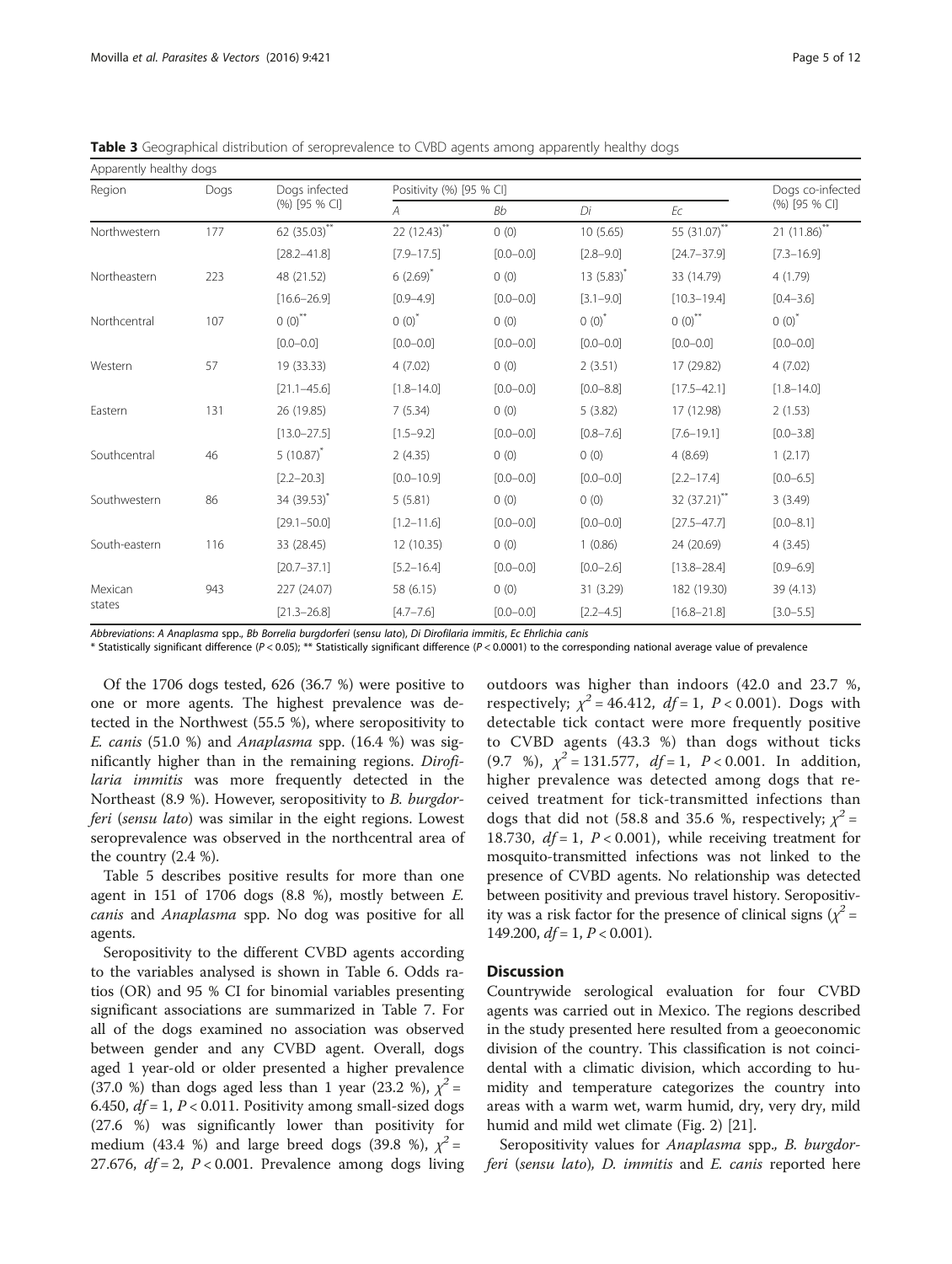<span id="page-5-0"></span>Table 4 Geographical distribution of seroprevalence to CVBD agents among dogs with clinical signs

|                |               |                         |                         | CVBD-suspect dogs        |                 |                 |                 |  |
|----------------|---------------|-------------------------|-------------------------|--------------------------|-----------------|-----------------|-----------------|--|
| Region         | Dogs          | Dogs infected           |                         | Positivity (%) [95 % CI] |                 |                 |                 |  |
|                | (%) [95 % CI] | $\overline{A}$          | Bb                      | Di                       | Ec              | (%) [95 % CI]   |                 |  |
| Northwestern   | 203           | $149 (73.39)$ **        | 41 (20.19) <sup>*</sup> | 1(0.49)                  | 14 (6.89)       | $140(68.96)$ ** | 43 (21.18)*     |  |
|                |               | $[66.5 - 78.8]$         | $[14.8 - 25.6]$         | $[0.0 - 01.5]$           | $[0.0 - 0.0]$   | $[62.6 - 74.9]$ | $[14.8 - 26.3]$ |  |
| Northeastern   | 113           | 59 (52.21)              | 14 (12.39)              | 1(0.88)                  | $16(14.16)^{*}$ | 43 (38.05)      | 13 (11.50)      |  |
|                |               | $[42.5 - 61.1]$         | $[6.2 - 19.5]$          | $[0.0 - 2.7]$            | $[8.0 - 20.4]$  | $[29.2 - 47.8]$ | $[5.3 - 17.7]$  |  |
| Northcentral   | 55            | $4(7.27)$ **            | $1(1.81)^{*}$           | 0(0)                     | $0(0)^{*}$      | $4 (7.27)$ **   | $1(1.81)^{*}$   |  |
|                |               | $[1.8 - 14.5]$          | $[0.0 - 5.5]$           | $[0.0 - 0.0]$            | $[0.0 - 0.0]$   | $[1.8 - 14.5]$  | $[0.0 - 5.5]$   |  |
| Western        | 82            | 35 (42.68) <sup>*</sup> | 10 (12.19)              | 0(0)                     | $1(1.22)^{*}$   | 35 (42.68)      | 11(13.41)       |  |
|                |               | $[32.9 - 53.7]$         | $[6.1 - 19.5]$          | $[0.0 - 0.0]$            | $[0.0 - 3.7]$   | $[31.7 - 52.4]$ | $[6.1 - 20.7]$  |  |
| Eastern        | 70            | $28(40.0)^{*}$          | 11(15.71)               | 1(1.43)                  | 5(7.14)         | $20(28.57)^{n}$ | 9(12.86)        |  |
|                |               | $[28.6 - 51.4]$         | $[7.1 - 24.3]$          | $[0.0 - 4.3]$            | $[1.4 - 12.9]$  | $[18.6 - 40.0]$ | $[5.7 - 21.4]$  |  |
| Southcentral   | 39            | $12(30.77)^{*}$         | 2(5.13)                 | 0(0)                     | 2(5.13)         | $9(23.08)^{*}$  | $1(2.56)^{*}$   |  |
|                |               | $[17.1 - 46.2]$         | $[0.0 - 12.8]$          | $[0.0 - 0.0]$            | $[0.0 - 12.8]$  | $[10.3 - 35.9]$ | $[0.0 - 7.7]$   |  |
| Southwestern   | 53            | 27 (50.94)              | 12 (22.64)              | 0(0)                     | 2(3.77)         | 25 (47.17)      | 11(20.75)       |  |
|                |               | $[37.7 - 64.2]$         | $[11.3 - 35.8]$         | $[0.0 - 0.0]$            | $[0.0 - 9.4]$   | $[34.0 - 60.4]$ | $[11.3 - 32.1]$ |  |
| Southeastern   | 107           | 70 (65.42)*             | 15 (14.01)              | 1(0.93)                  | $17(15.89)^{*}$ | 57 (53.27)      | 19 (17.76)      |  |
|                |               | $[56.1 - 73.8]$         | $[7.5 - 20.6]$          | $[0.0 - 3.1]$            | $[9.3 - 23.4]$  | $[43.0 - 62.6]$ | $[10.9 - 25.2]$ |  |
| Mexican states | 722           | 384 (53.18)             | 106 (14.68)             | 4(0.56)                  | 57 (7.89)       | 333 (46.12)     | 108 (14.96)     |  |
|                |               | $[49.5 - 56.9]$         | $[12.3 - 17.3]$         | $[0.1 - 1.1]$            | $[6.0 - 10.0]$  | $[42.4 - 49.7]$ | $[12.3 - 17.6]$ |  |

Abbreviations: A Anaplasma spp., Bb Borrelia burgdorferi (sensu lato), Di Dirofilaria immitis, Ec Ehrlichia canis

\* Statistically significant difference (P < 0.05); \*\* Statistically significant difference (P < 0.0001) to the corresponding national average value of prevalence

must be interpreted as current infection with or previous exposure to the pathogens under assessment.

Positive dogs to Anaplasma spp. were 9.9 %, with the highest prevalence detected in the northwestern (16.4 %) and lowest in the northcentral states of the country (0.6 %). Due to serological cross-reactivity between A. phagocytophilum and A. platys, results presented here indicated exposure to Anaplasma spp., but unfortunately the lack of molecular assessment limited species-level identification. To our knowledge, this is the first study documenting seroprevalence of Anaplasma spp. in several states of Mexico. To date only anecdotal reports have documented the presence of Anaplasma spp. in this country [[31,](#page-10-0) [51](#page-11-0)]. Seroprevalence detected in the northeastern region in this study was 6.6 %. This percentage is higher than detected previously by ELISA testing (3 %) among 391 dogs from Monterrey (Nuevo León) [[51\]](#page-11-0). In contrast, the prevalence of infection for Anaplasma 16S rRNA obtained by molecular identification in a recent study conducted among 100 healthy dogs infested by ticks, in Coahuila and Durango, was 31 % [\[31](#page-10-0)].

The very low *B. burgdorferi* (sensu lato) seroprevalence (0.2 %) is one of the more important findings in this study. Each of the four positive dogs was from the eastern, southeastern, northeastern and northwestern region,

respectively. Data were not completely recorded for these dogs, so if they were strays or pets that had traveled to Lyme endemic regions, it would not be unexpected to get such a low seroprevalence with a test with excellent specificity [[50\]](#page-11-0). Alternatively, these could be false positives. All of the dogs positive for *B. burgdorferi* (sensu lato) presented clinical signs compatible with CVBD, that finding is in agreement with the fact that the SNAP 4DX kit could be more sensitive to detect antibodies during active infection [\[26](#page-10-0)], which could not explain the low seroprevalence recorded here. Low prevalence (0.9 %) was previously reported among 338 dogs from Nuevo Leon, detected by PCR assay [[29\]](#page-10-0). In contrast, higher seroprevalence for B. burgdorferi (16 %) was detected by indirect immunofluorescence assay among 850 dogs from Monterrey, a city located in the Northeast of Mexico [[23\]](#page-10-0). A previous study conducted in the same area reported the presence of a high proportion of ticks infected with B. burgdorferi (sensu stricto), supporting that the Northeast should be considered a zone where Lyme disease is endemic [\[25](#page-10-0)]. A survey conducted in Mexico City and northeastern regions detected a seroprevalence of 3.43 and 6.2 %, respectively, among 2346 canine serum samples that were analysed by ELISA and subsequently confirmed by Western Blot technique [[52](#page-11-0)]. Higher prevalence (8.2 %), was also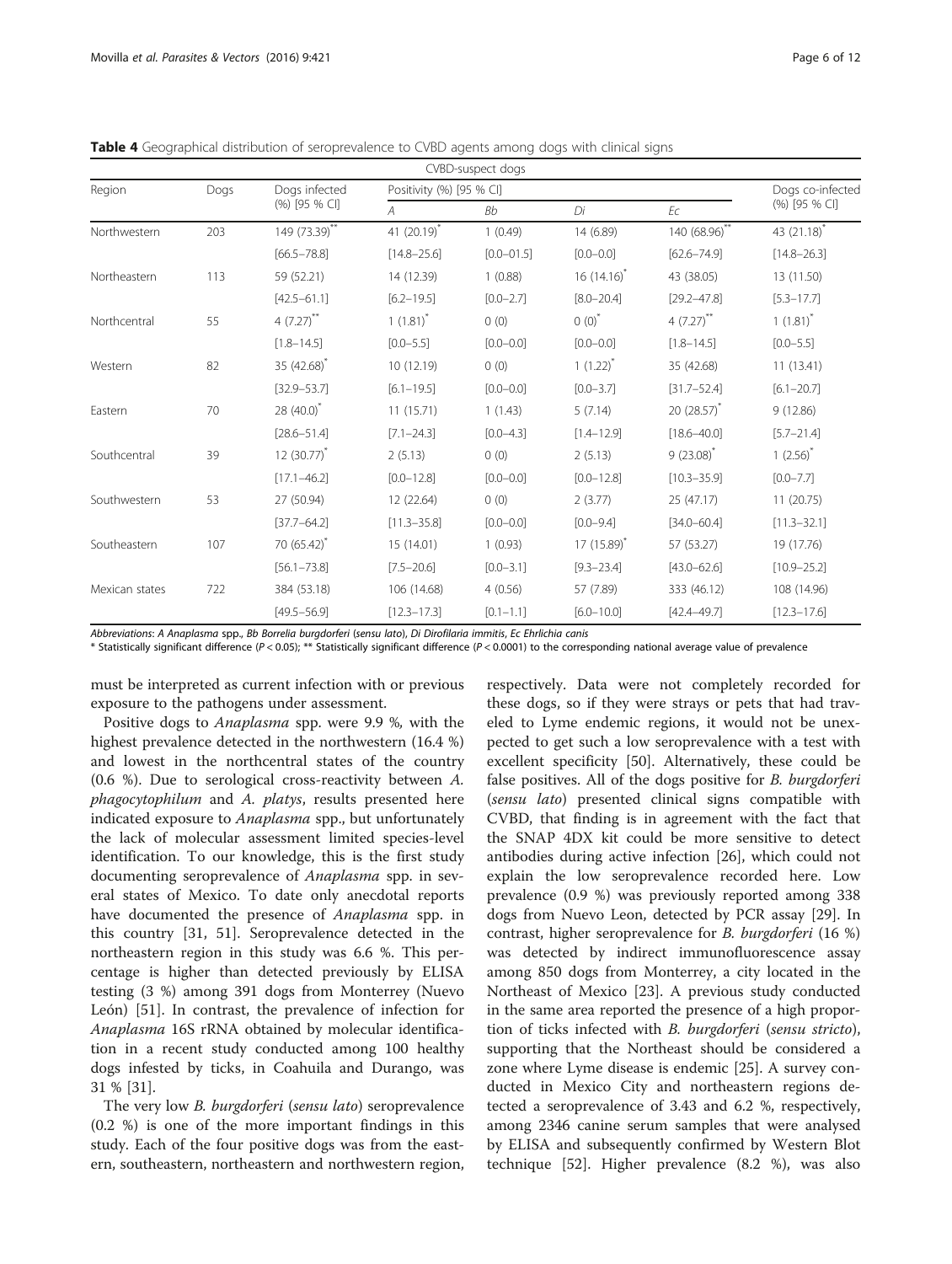| Pathogens          |             | Healthy dogs        |                | CVBD-suspect dogs   |                | Total population |  |
|--------------------|-------------|---------------------|----------------|---------------------|----------------|------------------|--|
|                    | $\sqrt{n}$  | %                   | n              | %                   | n              | %                |  |
| Single agent       | 188         | $19.9*$             | 276            | $38.2*$             | 475            | 27.84            |  |
| А                  | 27          | 2.9                 | 22             | 3.0                 | 50             | 2.93             |  |
| <b>Bb</b>          | $\mathbf 0$ | 0                   | $\mathfrak{D}$ | 0.3                 | $\overline{2}$ | 0.12             |  |
| Di                 | 16          | 1.7                 | 23             | 3.2                 | 42             | 2.46             |  |
| Ec                 | 145         | $15.4$ <sup>*</sup> | 229            | $31.7$ <sup>*</sup> | 381            | 22.33            |  |
| Co-infections      | 39          | $4.1$ <sup>*</sup>  | 108            | $15^*$              | 151            | 8.85             |  |
| $Ec + Di$          | 8           | $0.8^{*}$           | 23             | $3.2^*$             | 31             | 1.82             |  |
| $Ec + Bb$          | $\mathbf 0$ | $\mathbf{0}$        | 1              | 0.1                 | 1              | 0.06             |  |
| $Ec + A$           | 24          | $2.5^*$             | 72             | $10^*$              | 100            | 5.86             |  |
| $Di + Bb$          | $\Omega$    | $\mathbf{0}$        | $\Omega$       | $\Omega$            | $\Omega$       | 0                |  |
| $Di + A$           | 2           | 0.2                 | 4              | 0.6                 | 6              | 0.35             |  |
| $Bb+A$             | $\Omega$    | $\Omega$            | $\Omega$       | $\Omega$            | $\Omega$       | 0                |  |
| $Fc + Di + Bb$     | 0           | $\Omega$            | $\Omega$       | $\Omega$            | $\Omega$       | 0                |  |
| $Ec + Di + A$      | 5           | 0.5                 | 7              | 1.0                 | 12             | 0.7              |  |
| $Ec + Bb + A$      | $\Omega$    | $\Omega$            | 1              | 0.1                 | 1              | 0.06             |  |
| $Di + Bb + A$      | $\Omega$    | $\Omega$            | $\Omega$       | $\Omega$            | $\Omega$       | 0                |  |
| $Fc + Di + Bb + A$ | $\Omega$    | 0                   | $\Omega$       | 0                   | 0              | 0                |  |

<span id="page-6-0"></span>Table 5 Positivity to single agents and co-infections among all dogs included in the study, apparently healthy and CVBD-suspect dogs

Abbreviations: A Anaplasma spp., Bb B. burgdorferi (sensu lato), Di D. immitis, Ec E. canis \*  $*$ Statistically significant difference ( $P < 0.05$ )

detected by ELISA in 94 dogs from Mexicali (Baja California), where the known vectors of this disease were not found [\[26](#page-10-0)].

Although little is known about Lyme disease and its transmission cycle in this country, seroprevalence of antibodies to B. burgdorferi (sensu lato) in dogs could be related to human cases of Lyme disease in Mexico [\[23](#page-10-0)]. A previous study concluded that the highest potential for transmission was found in high-altitude and lowtemperature regions, where Ixodes species are known vectors [[28\]](#page-10-0).

Epidemiological data about dirofilariosis in Mexico is very variable and results from previous studies are difficult to compare due to differences in the efficacy of the diverse diagnostic techniques used, size and geographical origin of the population examined and study season [[22, 27](#page-10-0)]. The prevalence of heartworm infection at the national level was previously estimated to be around 7.5 % from Knott and ELISA diagnosis, with highest prevalence (19.6 %) among dogs from coastal areas [\[24](#page-10-0)]. In this study, D. immitis was detected in 5.3 % of all dogs with the higher percentage of infection (8.9 %) in the notheastern region. Dirofilaria immitis was not detected in dogs from the northcentral area, which is in agreement with a previous publication that reported a low proportion of infection (1.3 %) in post-mortem

examination of 378 dogs from Queretaro, Central Mexico [[27](#page-10-0)]. Positivity of 7.9 % for D. immitis was found in the southeastern region in the present study, which is comparable with previous reported data (8.3 %) in a study conducted in Yucatan among 676 dogs that were evaluated by modified Knott's and thick drop techniques in blood [[53\]](#page-11-0). However, a study conducted in Celestun, a coastal locality in Southeast Mexico, detected a prevalence of infection as high as 59.8 % among 279 asymptomatic dogs, probably because molecular techniques were used, the widespread distribution of mosquitoes and the presence of other mammals that might contribute to the infection of vectors [[54\]](#page-11-0). The abundance of Ochlerotatus taeniorhynchus, a potential main vector in the coastal area, could be the most likely explanation for the difference in dirofilariasis prevalence observed between inland and coastal canine populations [\[54](#page-11-0)]. Moreover, a high percentage of co-infection with Trypanosoma cruzi, which may interfere significantly with host responses, has been reported in this region, encouraging prophylaxis for dogs [[55, 56\]](#page-11-0).

The overall *E. canis* seroprevalence documented here (30.8 %) is in accordance with the results of a previous survey conducted in 25 states of Mexico (33.1 %), which analysed 2395 canine blood samples by ELISA testing [[57\]](#page-11-0). *Ehrlichia canis* accounts in this study for the highest prevalence (51.0 %) in the northwestern region, which is lower than reported before in the State of Sinaloa (74.5 %), although only 152 dogs infested with ticks were evaluated by ELISA testing in that study [[58](#page-11-0)]. The high proportion of infection detected in the southeastern region (35.4 %) is in agreement with previous studies conducted in Yucatan [\[30](#page-10-0), [59\]](#page-11-0). Reported prevalence among 50 dogs by blood smear evaluation was 4 %, while 36 % of these dogs were positive by PCR testing [[30\]](#page-10-0). In the same study, higher values were found by molecular techniques when only dogs from an animal shelter were evaluated (45 %). It was presumed that those dogs were more likely infested by R. sanguineus (s.l.) and lived at a lower hygiene level [\[30](#page-10-0)]. Another survey conducted in the same area reported similar results among 120 dogs [\[59](#page-11-0)]. Analysis of blood samples using ELISA testing and blood smear evaluation showed 5.0 and 44.1 % positivity, respectively [\[59](#page-11-0)]. However, results are in contrast to a previous survey performed in Yucatan [[60\]](#page-11-0). That study included 309 stray dogs, which were evaluated by immunofluorescence antibody test in blood and indirect immunoperoxidase technique, reporting 8.7 and 8.1 % prevalence of infection, respectively [[60\]](#page-11-0). A possible explanation could be the diagnostic techniques used that differed greatly from ELISA testing performed in the present study. Seroprevalence in the northeastern region was 22.9 %. A lower prevalence for  $E$ . *canis*  $(4 \%)$ has been previously detected by PCR among 100 healthy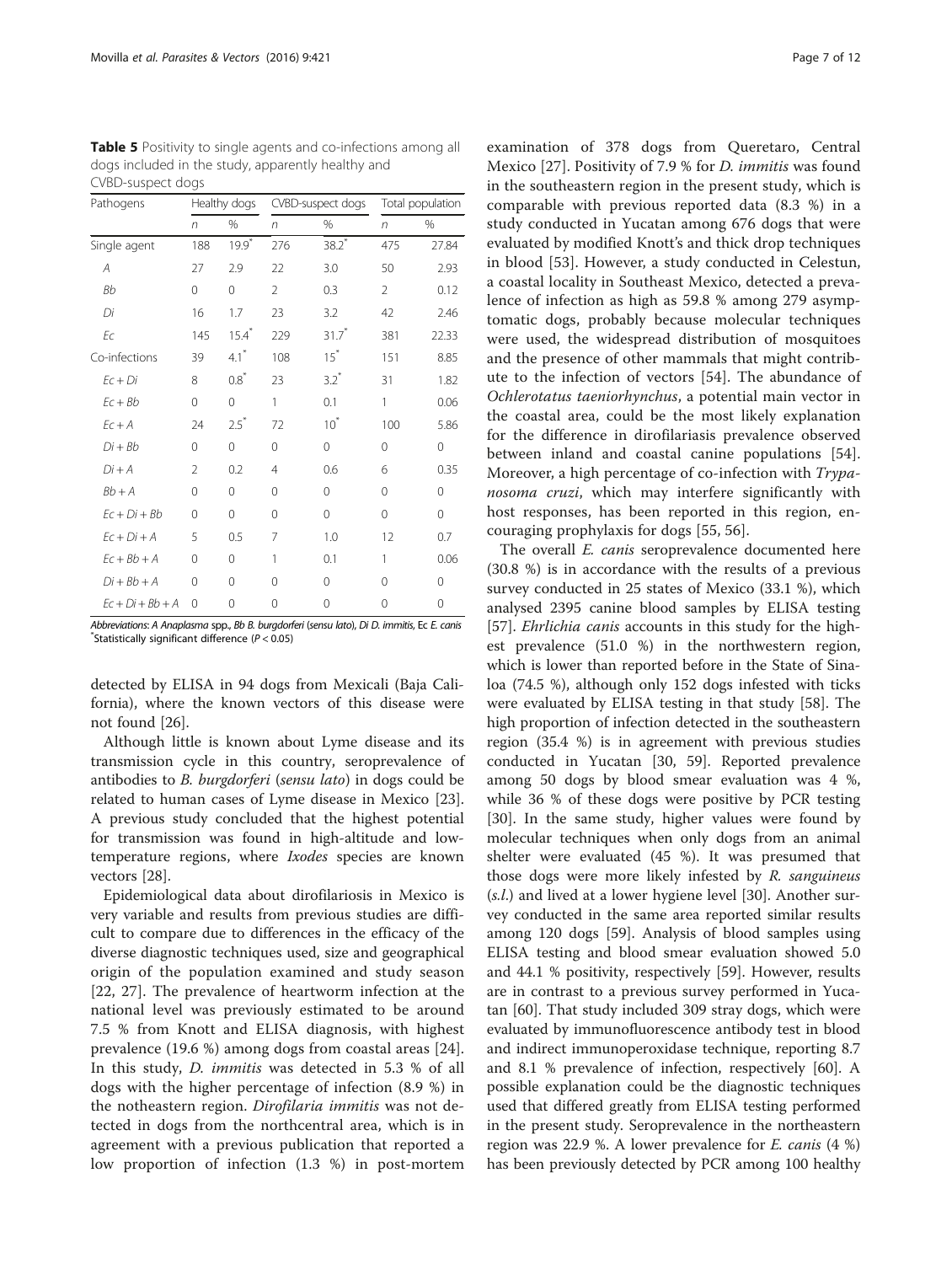| Epidemiological   | Total population seropositivity (%) |             |             |             |             |                      |  |  |
|-------------------|-------------------------------------|-------------|-------------|-------------|-------------|----------------------|--|--|
| variable $(n)$    | Dogs infected (%)                   | A           | <b>Bb</b>   | Di          | Ec          | Dogs co-infected (%) |  |  |
| Gender            | $P = 0.205$                         | $P = 0.871$ | $P = 0.886$ | $P = 0.772$ | $P = 0.291$ | $P = 0.565$          |  |  |
| Male (901)        | 343 (38.07)                         | 89 (9.88)   | 2(0.22)     | 49 (5.44)   | 288 (31.96) | 77 (8.55)            |  |  |
| Female (781)      | 274 (35.08)                         | 79 (10.11)  | 2(0.26)     | 40(5.12)    | 231 (29.58) | 73 (9.35)            |  |  |
| Age               | $P = 0.011$                         | $P = 0.958$ | $P = 0.647$ | $P = 0.096$ | $P = 0.014$ | $P = 0.379$          |  |  |
| $<$ 1 year (82)   | 19 (23.17)                          | 8(9.76)     | 0(0)        | 1(1.22)     | 15 (18.29)  | 5(6.09)              |  |  |
| $≥ 1$ year (1570) | 581 (37.01)                         | 156 (9.94)  | 4(0.25)     | 85 (5.41)   | 489 (31.14) | 140 (8.92)           |  |  |
| Size              | P < 0.0001                          | $P = 0.606$ | $P = 0.542$ | $P = 0.001$ | $P = 0.047$ | P < 0.0001           |  |  |
| Small (631)       | 174 (27.58)                         | 44 (6.97)   | 0(0)        | 13 (2.06)   | 146 (23.14) | 27 (4.28)            |  |  |
| Medium (226)      | 98 (43.36)                          | 25 (11.06)  | 1(0.44)     | 17(7.52)    | 80 (35.39)  | 23 (10.18)           |  |  |
| Large (522)       | 208 (39.85)                         | 55 (10.54)  | 2(0.38)     | 36 (6.89)   | 172 (32.95) | 51 (9.77)            |  |  |
| Lifestyle         | P < 0.0001                          | $P = 0.001$ | $P = 0.214$ | P < 0.0001  | P < 0.0001  | P < 0.0001           |  |  |
| Indoors (447)     | 106 (23.71)                         | 27 (6.04)   | 0(0)        | 8(1.79)     | 88 (19.69)  | 17 (3.80)            |  |  |
| Outdoors (1159)   | 487 (42.02)                         | 133 (11.47) | 4(0.34)     | 81 (6.99)   | 407 (35.12) | 125 (10.78)          |  |  |
| Tick contact      | P < 0.0001                          | P < 0.0001  | $P = 0.297$ | $P = 0.002$ | P < 0.0001  | P < 0.0001           |  |  |
| Yes (1258)        | 545 (43.32)                         | 156 (12.40) | 4(0.32)     | 80 (6.36)   | 458 (36.40) | 141 (11.21)          |  |  |
| No (341)          | 33 (9.68)                           | 4(1.17)     | 0(0.00)     | 7(2.05)     | 25 (7.33)   | 3(0.88)              |  |  |
| TTI prevention    | P < 0.0001                          | $P = 0.188$ | $P = 0.069$ | $P = 0.429$ | P < 0.0001  | $P = 0.033$          |  |  |
| Yes (85)          | 50 (58.82)                          | 12 (14.12)  | 1(1.18)     | 3(3.53)     | 49 (57.65)  | 13 (15.29)           |  |  |
| No (1593)         | 567 (35.59)                         | 155 (9.73)  | 3(0.19)     | 88 (5.52)   | 468 (29.38) | 136 (8.54)           |  |  |
| MTI prevention    | $P = 0.180$                         | $P = 0.354$ | $P = 0.070$ | $P = 0.484$ | $P = 0.243$ | $P = 0.085$          |  |  |
| Yes (85)          | 37 (43.53)                          | 11 (12.94)  | 1(1.18)     | 6(7.06)     | 31 (36.47)  | 12 (14.12)           |  |  |
| No (1585)         | 576 (36.34)                         | 156 (9.84)  | 3(0.19)     | 84 (5.29)   | 483 (30.47) | 137 (8.64)           |  |  |
| Clinical signs    | P < 0.0001                          | P < 0.0001  | $P = 0.022$ | P < 0.0001  | P < 0.0001  | P < 0.0001           |  |  |
| Yes (722)         | 384 (53.18)                         | 106 (14.68) | 4(0.55)     | 57 (7.89)   | 333 (46.12) | 108 (14.96)          |  |  |
| No (943)          | 227 (24.07)                         | 58 (6.15)   | 0(0)        | 31 (3.29)   | 182 (19.3)  | 39 (4.13)            |  |  |
| Travel history    | $P = 0.631$                         | $P = 0.680$ | $P = 0.124$ | $P = 0.453$ | $P = 0.572$ | $P = 0.742$          |  |  |
| Yes (331)         | 118 (35.65)                         | 35 (10.57)  | 2(0.60)     | 15(4.53)    | 98 (29.61)  | 31 (9.36)            |  |  |
| No (1365)         | 506 (37.07)                         | 134 (9.82)  | 2(0.15)     | 76 (5.57)   | 426 (31.21) | 120 (8.79)           |  |  |

<span id="page-7-0"></span>Table 6 Seropositivity for CVBD agents according to the epidemiological variables analysed

Abbreviations: A Anaplasma spp., Bb B. burgdorferi (sensu lato), Di D. immitis, Ec E. canis, TTI tick-transmitted infections; MTI mosquito-transmitted infections

dogs infected with ticks, in Coahuila and Durango [\[31](#page-10-0)]. This disagreement may be due to the phenomenon black freezing that occurred during the sampling period of that study, which was characterized by an abnormally low average temperature of -5 °C, during four days in February, which decreased the amount of ticks infesting dogs. Another factor could be the different diagnostic techniques used. Additionally, all the dogs included in that study were healthy dogs, which is in contrast with the population included in the present survey [[31\]](#page-10-0).

Several epidemiological variables were considered in the present study, in order to evaluate potential associations with seropositivity to CVBD agents. Prevalence encountered for each pathogen varied depending on the geographical region. Despite this finding, dogs with

travel history to other regions or abroad did not show significant differences in seroprevalence.

No link was detected between gender and positivity for CVBD agents, which is in agreement with previous studies [[38,](#page-10-0) [43](#page-11-0), [46, 59\]](#page-11-0), even though distribution of tick infestation has been reported to be strongly dependent on female dogs because they are more sedentary than males when feeding their puppies [\[29](#page-10-0)].

Seropositivity value for *E. canis* in dogs aged one year or older was significantly higher compared with younger dogs. It is coincidental with previous studies that proposed the immunological status of the host or the increasing exposure to the vector with age as possible explanations for this finding [[39,](#page-10-0) [59\]](#page-11-0). Controversially, a survey performed in Spain showed a higher proportion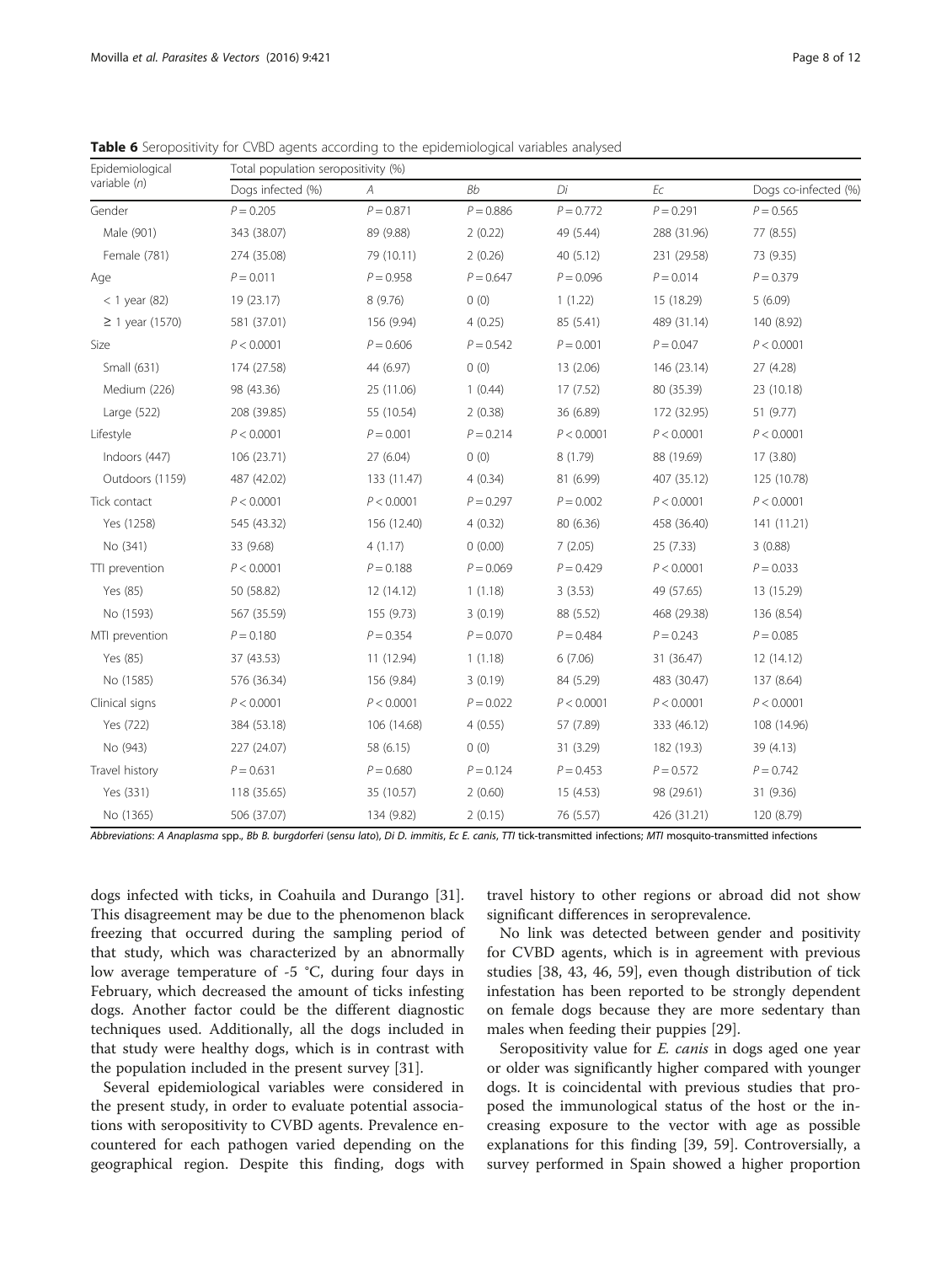<span id="page-8-0"></span>Table 7 Risk factors for positivity to CVBD agents

| Dependent variable risk factor | P        | OR    | 95 % CI       |
|--------------------------------|----------|-------|---------------|
| Positivity                     |          |       |               |
| $\geq$ 1 year                  | 0.011    | 1.94  | $1.15 - 3.29$ |
| Medium size                    | 0.003    | 1.54  | $1.16 - 2.07$ |
| Large size                     | 0.002    | 1.42  | 1.14-1.79     |
| Outdoors                       | < 0.0001 | 2.33  | $1.82 - 2.98$ |
| Tick contact                   | < 0.0001 | 7.13  | 4.89-10.39    |
| TTI prevention                 | < 0.0001 | 2.58  | $1.66 - 4.03$ |
| Clinical signs                 | < 0.0001 | 3.58  | $2.91 - 4.42$ |
| Positivity to A                |          |       |               |
| Outdoors                       | 0.001    | 2.02  | $1.31 - 3.09$ |
| Tick contact                   | < 0.0001 | 11.93 | 4.39-32.42    |
| Clinical signs                 | < 0.0001 | 2.63  | 1.88-3.67     |
| Positivity to Bb               |          |       |               |
| Clinical signs                 | 0.022    | nd    | nd            |
| Positivity to Di               |          |       |               |
| Medium size                    | 0.035    | 1.83  | $1.03 - 3.24$ |
| Large size                     | 0.004    | 2.04  | $1.24 - 3.36$ |
| Outdoors                       | < 0.0001 | 4.12  | 1.98-8.59     |
| Tick contact                   | 0.002    | 3.24  | 1.48-7.08     |
| Clinical signs                 | < 0.0001 | 2.52  | $1.61 - 3.95$ |
| Positivity to Ec               |          |       |               |
| $\geq$ 1 year                  | 0.014    | 2.02  | $1.14 - 3.57$ |
| Medium size                    | 0.018    | 1.44  | $1.06 - 1.94$ |
| Large size                     | 0.009    | 1.37  | $1.08 - 1.74$ |
| Outdoors                       | < 0.0001 | 2.21  | 1.69-2.87     |
| Tick contact                   | < 0.0001 | 7.23  | 4.74-11.04    |
| TTI prevention                 | < 0.0001 | 3.27  | $2.10 - 5.09$ |
| Clinical signs                 | < 0.0001 | 3.58  | 2.88-4.45     |
| Co-infections                  |          |       |               |
| Large size                     | 0.007    | 1.75  | $1.16 - 2.62$ |
| Outdoors                       | < 0.0001 | 3.06  | $1.82 - 5.14$ |
| Tick contact                   | < 0.0001 | 14.22 | 4.50-44.91    |
| TTI prevention                 | 0.033    | 1.93  | $1.04 - 3.58$ |
| Clinical signs                 | < 0.0001 | 4.08  | 2.79-5.96     |

Abbreviations: OR odds ratio, CI confidence interval, nd no data

of infection for E. canis and B. burgdorferi (sensu lato) among dogs aged less than one year compared to older dogs [[43\]](#page-11-0). Comparable to other studies [\[22,](#page-10-0) [46](#page-11-0)], no significant association between age and positivity for the rest of the CVBD agents was detected in this study. By contrast, it has been suggested that the age of dogs could be an important risk factor for filarial infection, because older dogs are exposed for longer time periods to mosquito bites than younger dogs, in endemic areas [\[39,](#page-10-0) [56\]](#page-11-0).

As reported previously [\[22](#page-10-0)], positivity among smallbreed dogs in this study was significantly lower compared to dogs of medium and large size.

Correlation between the presence of clinical signs and seropositivity was statistically significant for all of the CVBD agents analysed. Co-infections were the main cause of illness detected in CVBD-suspect dogs. According with previous publications, the most common combinations included Anaplasma spp., D. immitis and E. canis [\[39\]](#page-10-0). A previous report documenting high prevalence of E. canis infection in Mexico highlighted that almost half of the population remains subclinically infected [\[57\]](#page-11-0). Thus, a routine serological evaluation every six months was recommended in dogs presenting or not clinical signs consistent with CVBD [\[57](#page-11-0)]. In contrast, no relationship between seropositivity and the sick status of the dogs was found in studies conducted in other countries [[35,](#page-10-0) [46](#page-11-0)]. It has been reported that clinical signs may vary among and within geographical locations. Proposed reasons include pathogen strain variations, dose of infectious organism, breed of dogs examined, immunological status of the host and concurrent infections with other CVBD agents [\[59](#page-11-0)].

As described before [[30](#page-10-0), [57\]](#page-11-0), results showed that dogs infested with ticks had a higher percentage of seropositivity for all the pathogens under assessment. This conclusion would support the hypothesis that prevalence in dogs living outdoors should be higher compared to indoors, because the increased exposure to the vectors, but no significant association was detected between B. burgdorferi (sensu lato) infection and the place where dogs lived in this study. However, the low number of positive dogs for borreliosis detected in the study presented here precludes any conclusion.

Effective preventive measures are not always affordable in Mexico, so off-label injectable bovine ivermectin formulation and/or tetracycline, doxycycline and imidocarb are routinely used to treat suspected infections with CVBD agents [[24](#page-10-0)]. The use of ivermectin promotes a reduction in the number of microfilaremic dogs and, therefore, the source of infection for the mosquito population. In addition, tetracyclines are known to destroy intracellular bacteria of the genus Wolbachia, a filarial endosymbiont, potentially contributing to a decline heartworm prevalence [[24](#page-10-0)]. In contrast, dogs that received treatment for tick-transmitted infections, such as tetracycline, doxycycline or imidocarb, showed significantly higher seroprevalence for *E. canis*, in this study. Similar association was observed previously in an epidemiological study conducted in Romania [[40](#page-11-0)]. One possible explanation for this finding is that most of the dogs treated for tick-transmitted infections in the study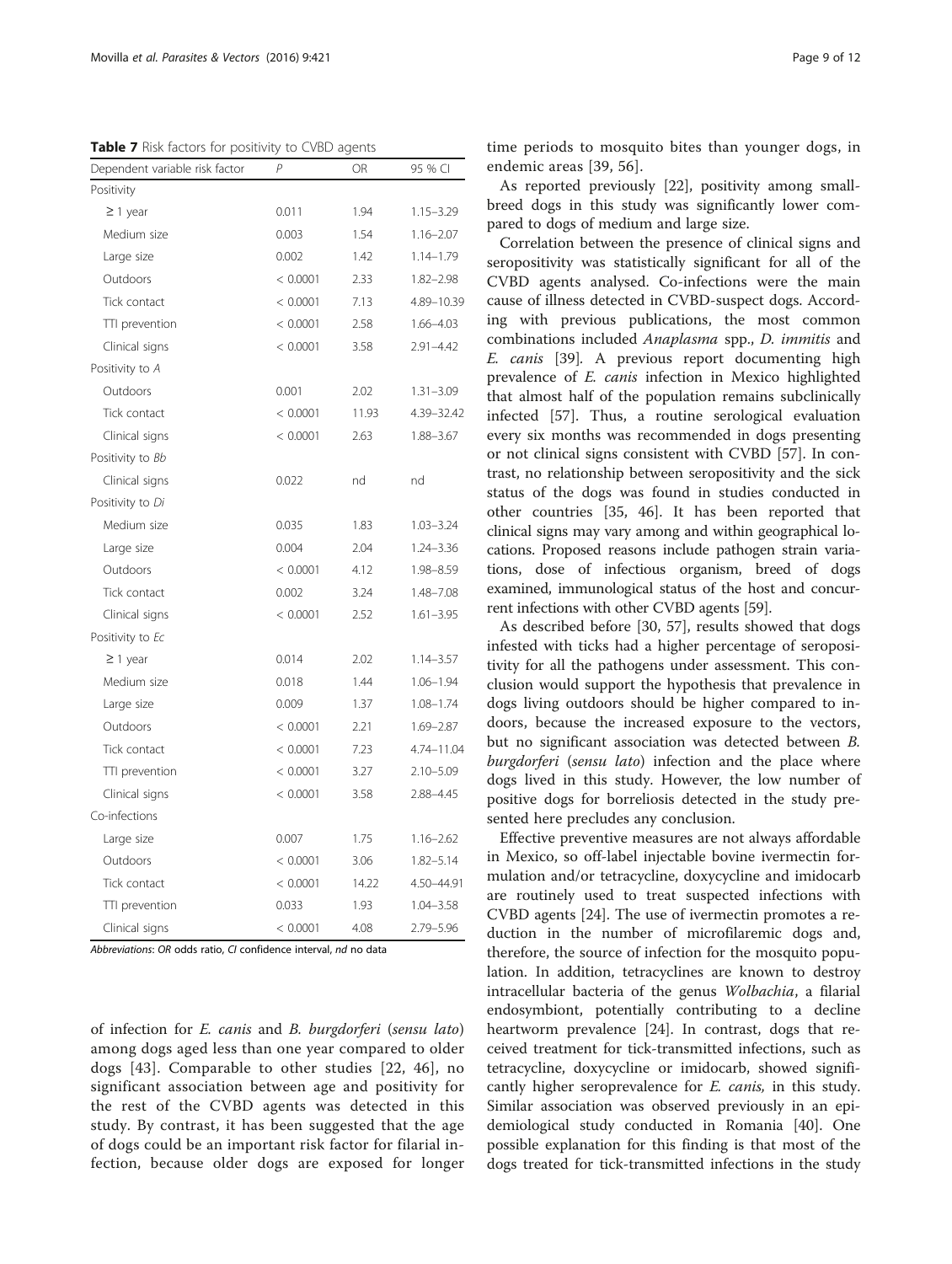<span id="page-9-0"></span>

presented here had detectable infestation with ticks (76/85), one of the main risk factors for positivity to CVBD agents. On the other hand, positivity for any CVBD agent was not associated with the use of macrocyclic lactones against canine heartworm infection in the present survey.

One of the limitations of this study is that a geoeconomic division of the country instead of a climatic division was used when it was designed. Discrepancies between both classifications could have influenced the results obtained for different regions depending on the location of the veterinary practices. Furthermore, it is worthy of note that despite the wide geographical distribution of the veterinary centers that participated in this study, a potential bias derived from selection of the cities could have influenced the results obtained here.

# Conclusions

This study adds valuable epidemiological information about the current situation of Anaplasma spp., B. burgdorferi (sensu lato), D. immitis and E. canis across Mexico. The findings highlight that dogs in Mexico are at risk of acquiring any of the zoonotic CVBD, which were under assessment. Veterinarians must be alert about this situation as they have a key role in the identification and control of these diseases in dogs and humans. Nowadays, updated information and products are widely available, which allows provision of better and more effective diagnostic and preventive programmes for dogs.

# Additional file

[Additional file 1:](dx.doi.org/10.1186/s13071-016-1686-z) Dataset supporting the conclusions of this article. (XI SX 227 kb)

## **Abbreviations**

A, Anaplasma spp.; Bb, Borrelia burgdorferi (sensu lato); CI, confidence interval; CVBD, canine vector-borne disease; Di, Dirofilaria immitis; Ec, Ehrlichia canis; ELISA, enzyme-linked immunosorbent assay; MTI, mosquito-transmitted infections; nd, no data; OR, odds ratio; TTI, tick-transmitted infections

#### Acknowledgements

This paper has been sponsored by Bayer Animal Health in the framework of the 11th CVBD World Forum Symposium. Authors are indebted to the veterinarians participating in this study and to Dr. Rafael Molina for the review of the statistical analysis.

### Funding

The design of the study presented here, collection and analysis of samples became possible thanks to Bayer Animal Health in the framework of the 11th CVBD World Forum Symposium.

#### Availability of data and materials

The dataset supporting the conclusions of this article is included within the article and (Additional file 1).

#### Authors' contributions

SS, CG and XR designed the survey. RM performed the statistical analysis and interpretation of data and constructed the tables. CG designed the figures. RM drafted the first version. XR reviewed the first version. RM and XR finalized the manuscript. XR gave a final approval of the version to be published. All authors read and approved the final version of the manuscript.

## Competing interests

The authors declare that they have no competing interests.

#### Consent for publication

Not applicable.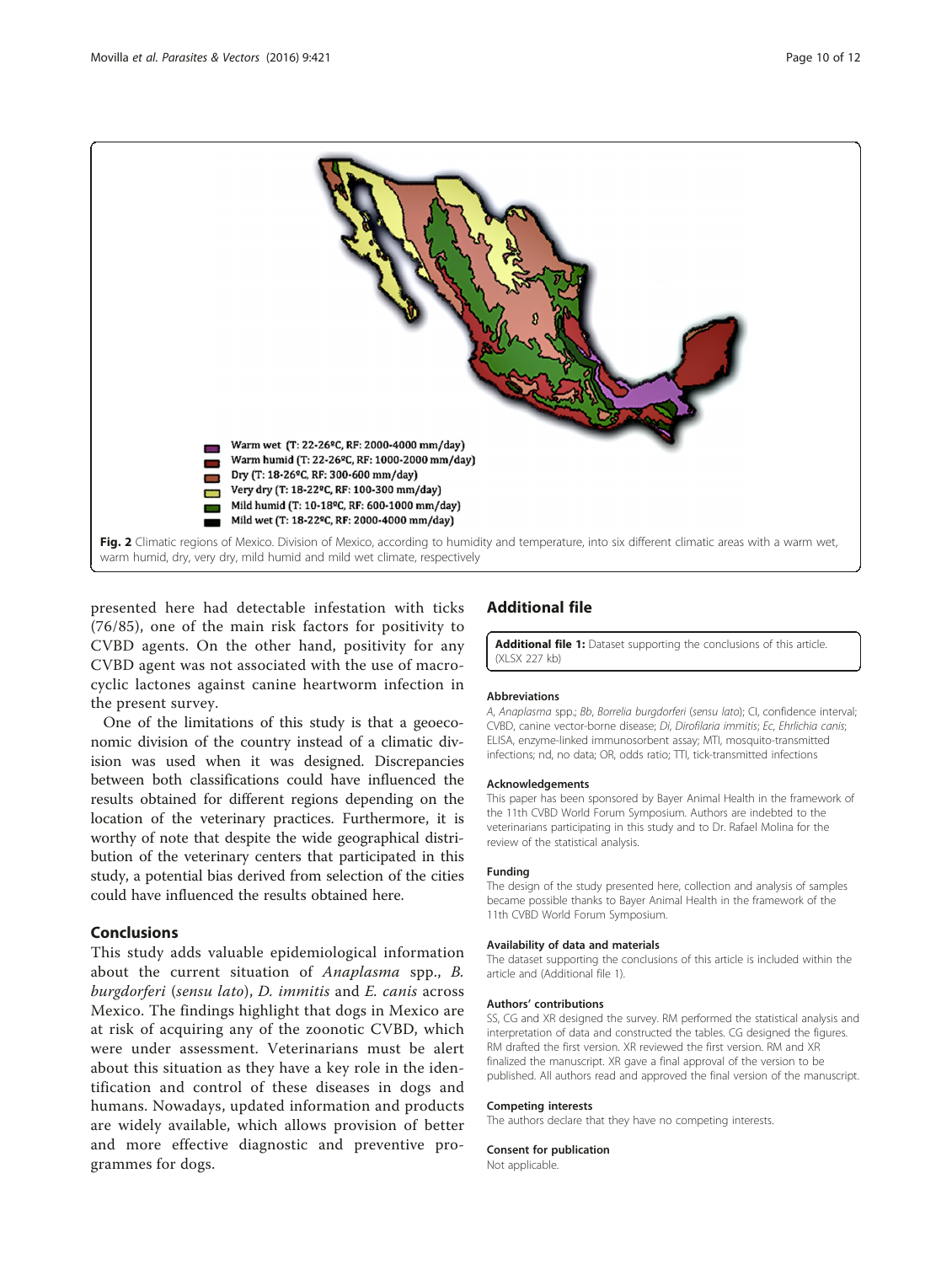## <span id="page-10-0"></span>Ethics approval and consent to participate

Blood samples collected in this study were taken as part of the diagnostic protocol for each dog, always under owner's consent, but not for research purposes. So, although an ethical committee was not applicable, it is worthy of note that the study was carried out in accordance with the International Guiding Principles for Biomedical Research Involving Animals, issued by the Council for the International Organizations of Medical Sciences.

#### Author details

<sup>1</sup>Hospital Clínic Veterinari, Universitat Autònoma de Barcelona, Carrer de l'Hospital, 08193 Cerdanyola del Vallès, Barcelona, Spain. <sup>2</sup>Facultad de Medicina Veterinaria y Zootecnia, Facultad de Estudios Superiores Cuatitlán UNAM, Mexico Ciudad Universitaria, 04510 Mexico City D.F., Mexico. <sup>3</sup>Bayer Animal Health GmbH, 40789 Monheim and Marketing Companion Animal Products (CAP), InternationalBuilding 6210, 2.56, 51368 Leverkusen, Germany.

## Received: 21 February 2016 Accepted: 7 July 2016 Published online: 29 July 2016

#### References

- Harrus S, Baneth G. Drivers for the emergence and re-emergence of vector-borne protozoal and bacterial diseases. Int J Parasitol. 2005;35:1309–18.
- 2. Fritz CL. Emerging tick-borne diseases. Vet Clin North Am Small Anim Pract. 2009;39:265–78.
- 3. Nicholson WL, Allen KE, McQuiston JH, Breitschwerdt EB, Little SE. The increasing recongnition of rickettsial pathogens in dogs and people. Trends Parasitol. 2010;26:205–12.
- 4. Colwell DD, Dantas-Torres F, Otranto D. Vector-borne parasitic zoonoses: emerging scenarios and new perspectives. Vet Parasitol. 2011;182:14–21.
- 5. Beugnet F, Marie JL. Emerging arthropod-borne diseases of companion animals in Europe. Vet Parasitol. 2009;163:298–305.
- 6. Shaw SE, Day MJ, Birtles RJ, Breitschwerdt EB. Tick-borne infectious diseases of dogs. Trends Parasitol. 2001;17:74–80.
- 7. Otranto D, Dantas-Torres F, Breitschwerdt EB. Managing canine vector-borne diseases of zoonotic concern: part one. Trends Parasitol. 2009;25:157–63.
- 8. Day MJ. The immunopathology of canine vector-borne diseases. Parasit Vectors. 2011;4:48.
- 9. Carrade DD, Foley JE, Borjesson DL, Sykes JE. Canine granulocytic anaplasmosis: a review. J Vet Intern Med. 2009;23:1129–41.
- 10. Little SE. Ehrlichiosis and anaplasmosis in dogs and cats. Vet Clin Small Anim. 2010;40:1121–40.
- 11. Dumler JS, Barbet AF, Bekker CP, Dasch GA, Palmer GH, Ray SC, et al. Reorganization of genera in the families Rickettsiaceae and Anaplasmataceae in the order Rickettsiales: unification of some species of Ehrlichia with Anaplasma, Cowdria with Ehrlichia with Neorickettsia, descriptions of six new species combination and designation of Ehrlichia equi and 'HGE agent' as subjective synonyms of Ehrlichia phagocytophila. Int J Syst Evol Microbiol. 2001;51:2145–65.
- 12. Littman MP, Goldstein RE, Labato MA, Lappin MR, Moore GE. ACVIM small animal consensus statement on Lyme disease in dogs: diagnosis, treatment and prevention. J Vet Intern Med. 2006;20:422–34.
- 13. Callister SM, Jobe DA, Schell RF, Lovrich SD, Onheiber KL, Korshus JB. Detection of borreliacidal antibodies in dogs after challenge with Borrelia burgdorferi-infected Ixodes scapularis ticks. J Clin Microbiol. 2000; 38:3670–74.
- 14. Duncan AW, Correa MT, Levine JF, Breitschwerdt EB. The dog as a sentinel for human infection: prevalence of Borrelia burgdorferi C6 antibodies in dogs from Southeastern and mid-Atlantic states. Vector Borne Zoonotic Dis. 2005; 5:101–9.
- 15. McCall JW, Genchi C, Kramer LH, Guerrero J, Venco L. Heartworm disease in animals and humans. Adv Parasitol. 2008;66:193–285.
- 16. Lee ACY, Montgomery SP, Theis JH, Blagburn BL, Eberhard ML. Public health issues concerning the widespread distribution of canine heartworm disease. Trends Parasitol. 2010;26:168–73.
- 17. Stich RW, Schaefer JJ, Bremer WG, Needham GR, Jittapalapong S. Host surveys, ixodid tick biology and transmission scenarios as related to the tick-borne pathogen, Ehrlichia canis. Vet Parasitol. 2008;158:256–73.
- 18. Dantas-Torres F, Latrofa MS, Annoscia G, Giannelli A, Parisi A, Otranto D. Morphological and genetic diversity of Rhipicephalus sanguineus sensu lato from the New and Old Worlds. Parasit Vectors. 2013;6:213.
- 19. Neer TM, Breitschwerdt EB, Greene RT, Lappin MR. Consensus statement on ehrlichial disease of small animals from the infectious disease study group of the ACVIM. American College of Veterinary Internal Medicine. J Vet Intern Med. 2002;16:309–15.
- 20. Harrus S, Wagner T. Diagnosis of canine monocytic ehrlichiosis (Ehrlichia canis): an overview. Vet J. 2011;187:292–6.
- 21. Clima en México, (CONAGUA) Comisión Nacional del Agua, Servicio Meteorológico Nacional, 2015. [http://smn.cna.gob.mx.](http://smn.cna.gob.mx/) Accessed 2 Dec 2015.
- 22. Samano RF, Nájera R, Herrera D, Quiroz H, Frecuencia de Dirofilaria immitis en perros de seis ciudades de México. Vet Mex. 1996;27:107–9.
- Salinas-Meléndez JA, Ávalos-Ramírez R, Riojas-Valdez VM, Martínez-Muñoz A. Serological survey of canine borreliosis. Rev Latin Microb. 1999;41:1–3.
- 24. Labarthe N, Guerrero J. Epidemiology of heartworm: what is happening in South America and Mexico? Vet Parasitol. 2005;133:149–56.
- 25. Gordillo-Pérez G, Vargas M, Solórzano-Santos F, Rivera A, Polaco OJ, Alvarado L, et al. Demonstration of Borrelia burgdorferi sensu stricto infection in ticks from the northeast of Mexico. Clin Microbiol Infect. 2009;15:496–8.
- 26. Tinoco-Gracia L, Quiroz-Romero H, Quintero-Martinez MT, Renteria-Evangelista TB, Barreras-Serrano A, Lopez-Valencia G, et al. Seroprevalence of Borrelia burgdorferi in dogs from a Mexico-U.S. border desert region: pilot study. J Anim Vet Adv. 2007;6:787–9.
- 27. Cantó GJ, García MP, García A, Guerrero MJ, Mosqueda J. The prevalence and abundance of helminth parasites in stray dogs form the city of Queretaro in central Mexico. J Helminthol. 2011;85:263–9.
- 28. Illoldi-Rangel P, Rivaldi CL, Sissel B, Trout R, Gordillo-Pérez G, Rodríguez-Moreno A, et al. Species distribution models and ecological suitability analysis for potential tick vectors of Lyme disease in Mexico. J Trop Med. 2012;2012:959101.
- 29. Galaviz-Silva L, Pérez-Treviño KC, Molina-Garza Z. Distribution of ixodid ticks on dogs in Nuevo León, Mexico, and their association with Borrelia burgdorferi sensu lato. Exp Appl Acarol. 2013;61:491–501.
- 30. Pat-Nah H, Rodríguez-Vivas RI, Bolio-Gonzalez ME, Villegas-Pérez SL, Reyes-Novelo E. Molecular diagnosis of Ehrlichia canis in dogs and ticks Rhipicephalus sanguineus (Acari: Ixodidae) in Yucatan, Mexico. J Med Entomol. 2015;52:101–4.
- 31. Almazán C, González-Álvarez VH, de Mera FIG, Cabezas-Cruz A, Rodríguez-Martínez R, De la Fuente J. Molecular identification and characterization of Anaplasma platys and Ehrlichia canis in dogs in Mexico. Ticks Tick Borne Dis. 2016;7:276–83.
- 32. Otranto D, Dantas-Torres F, Breitschwerdt EB. Managing canine vector-borne diseases of zoonotic concern: part two. Trends Parasitol. 2009;25:228–35.
- 33. Pantchev N, Schaper R, Limousin S, Norden N, Weise M, Lorentzen L. Occurrence of Dirofilaria immitis and tick-borne infections caused by Anaplasma phagocytophilum, Borrelia burgdorferi sensu lato and Ehrlichia canis in domestic dogs in France: results of a countrywide serologic survey. Parasitol Res. 2009;105:101–13.
- 34. Bowmana D, Little SE, Lorentzen L, Shields J, Sullivan MP, Carlin EP. Prevalence and geographic distribution of Dirofilaria immitis, Borrelia burgdorferi, Ehrlichia canis, and Anaplasma phagocytophilum in dogs in the United States: results of a national clinic-based serologic survey. Vet Parasitol. 2009;160:138–48.
- 35. Couto G, Lorentzen L, Beall MJ, Shields J, Bertolone N, Couto JI, et al. Serological study of selected vector-borne diseases in shelter dogs in central Spain using point-of-care assays. Vector Borne Zoonotic Dis. 2010;10:885–8.
- 36. Carrade D, Foley J, Sullivan M, Foley CW, Sykes JE. Spatial distribution of seroprevalence for Anaplasma phagocytophilum, Borrelia burgdorferi, Ehrlichia canis, and Dirofilaria immitis in dogs in Washington, Oregon, and California. Vet Clin Pathol. 2011;40:293–302.
- 37. Wong SS, Teng JL, Poon RW, Choi GK, Chan KH, Yeung ML, et al. Comparative evaluation of a point-of-care immunochromatographic test SNAP 4Dx with molecular detection tests for vector-borne canine pathogens in Hong Kong. Vector Borne Zoonotic Dis. 2011;11:1269–77.
- 38. Villeneuve A, Goring J, Marcotte L, Overvelde S. Seroprevalence of Borrelia burgdorferi, Anaplasma phagocytophilum, Ehrlichia canis, and Dirofilaria immitis among dogs in Canada. Can Vet J. 2011;52:527–30.
- 39. Cardoso L, Mendão C, de Carvalho ML. Prevalence of Dirofilaria immitis, Ehrlichia canis, Borrelia burgdorferi sensu lato, Anaplasma spp. and Leishmania infantum in apparently healthy and CVBD-suspect dogs in Portugal - a national serological study. Parasit Vectors. 2012;5:62.